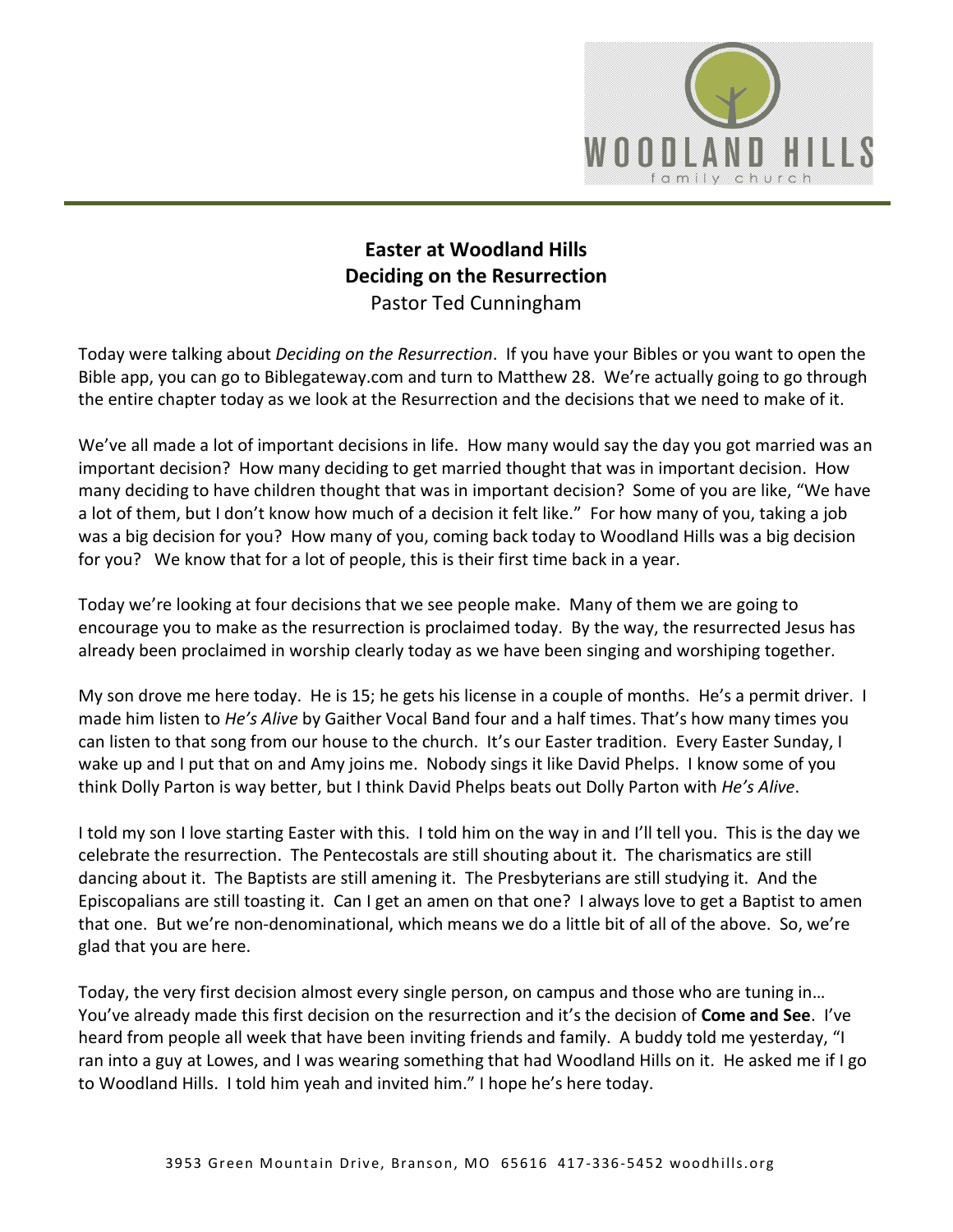Some of you have been inviting guests to our town, others have been inviting waiters and waitresses. You invited the neighbors that you've been talking to and investing in and sharing with for a while, and we're glad that you're here.

Today, we come and see the empty tomb, the resurrected Jesus. He is alive. In Matthew 28, Verses 1-6 is where we get this first decision*. After the Sabbath* (Saturday), *at dawn on the first day of the week* (Sunday Morning)*, Mary Magdalene and the other Mary went to look at the tomb.* Now, keep track of all these details because in just a moment, we're going to see the guards are going to share everything that had happened, and we need to remember these details to pick up in that piece of the narrative.

*2 There was a violent earthquake, for an angel of the Lord came down from heaven and, going to the tomb, rolled back the stone and sat on it. 3 His appearance was like lightning, and his clothes were white as snow. 4 The guards were so afraid of him that they shook and became like dead men.* They passed out from this.

*5 The angel said to the women, "Do not be afraid, for I know that you are looking for Jesus, who was crucified."* Here is the message of Easter: *6 "He is not here; he has risen, just as he said."* And all the Pentecostals said… All the Pentecostals cheered. All the Baptists said… Amen. "Just as he said." This is the message of Easter. *Come and see the place where he lay.*

It very important to understand that the stone was rolled away, not so Jesus could escape. The stone wasn't rolled away so that Jesus could get out. The stone was rolled away so that you and I could go in and see, that others could go in and see that the tomb is empty. It was rolled away so that we could come in a see that that is empty. That's the first person today that's here. You've come to see, and you would be a seeker. You have questions. You have a lot that you want answered and you want to know what it means to follow Jesus, what the resurrected Jesus does for you. What am I supposed to do with him?

Today, as the gospel is proclaimed to you, we just want you to know that we are opening the baptism at the last service we did that we look forward to it in this service as well. For those who make decisions today, if you've never been baptized, you can follow me down right after this service and meet me at the water and we will take you down into the water. This is the picture of going from death to life. We'll send you home with a dry shirt and a towel so you can keep your car dry as well. We want to encourage you. If you are seeking today – you've come, you're here, a friend or a family member has invited you, a neighbor has invited you – you've already made a decision about the resurrection and you're seeking and questioning.

Paul talks about his in 1 Corinthians 15 as he talks about the resurrected Jesus and his appearances to people and the evidence we have that Jesus is alive*. 4 that he was buried, that he was raised on the third day according to the Scriptures, 5 and that he appeared to Cephas, and then to the Twelve. 6 After that, he appeared to more than five hundred of the brothers and sisters at the same time, most of whom are still living, though some have fallen asleep* (they have died) *7 Then he appeared to James, then to all the apostles, 8 and last of all he appeared to me also, as to one*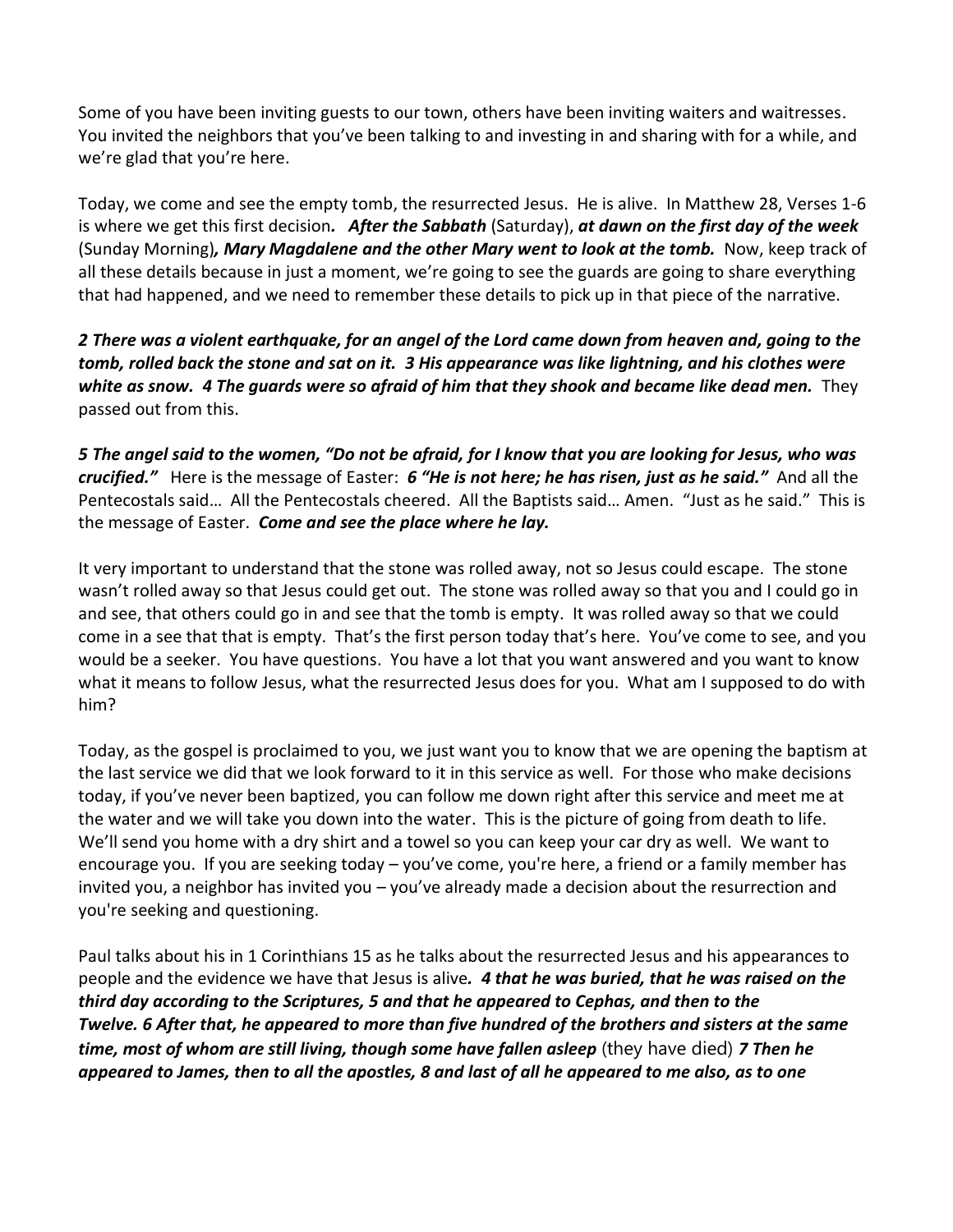*abnormally born.* Meaning Paul met the resurrected Jesus, but not at the same time that the disciples did.

So, you have come, you are checking it out, you are seeking. It's this second decision of the resurrection that we encourage, that we preach, that we teach, that we sing about, and that you now have seen the resurrected Jesus, that the tomb is empty. He died for your sins that you would move to the second decision, which is **Believe and Worship**. We continue in Matthew 28 - *7 Then go quickly and tell his disciples: 'He has risen from the dead and is going ahead of you into Galilee. There you will see him.' Now I have told you."*

*8 So the women hurried away from the tomb, afraid yet filled with joy, and ran to tell his disciples. 9 Suddenly Jesus met them.* And that has been our prayer for weeks and months leading up to today, that many of you would meet Jesus for the very first time. That you would suddenly meet Jesus and that you would meet us at the water. Baptism does not save you. Faith alone in Christ alone saves you. When you step into the water, that step of obedience is pointing people to Jesus. It's saying, "I've made the decision." This is an outward expression of an inward decision, but "I am pointing people to Jesus, letting people know that I am going from death to life."

*"Greetings," he said. They came to him, clasped his feet and worshiped him. 10 Then Jesus said to them, "Do not be afraid. Go and tell...* Keep that for the very last decision that we're going to make today about the resurrection. *…my brothers to go to Galilee; there they will see me."*

There is another person here. I actually met a friend at Tractor Supply a couple of weeks ago. I love Tractor Supply. I don't know if you love Tractor Supply, but I so badly want to be a farmer. You have absolutely no idea how badly I want to be a farmer. I don't feel they have fully accepted me at Tractor Supply. I've tried to fit in, I try to play the part, I wear leather gloves out of the back pocket when I go in. I try to have my boots and my pants not all perfectly put together. I have 12 chickens so they're like, "You're not a farmer, you're a hobby person. But I try to play the part.

I ran into my friend. He said, "I'm inviting a family member who I know made a decision for Christ years ago but, Ted, this family member has drifted. This family member is not following the Lord, he's not pursuing the Lord. He's not and his family is not. Ted, just pray with me that this family member will come to church."

That's a lot of folks that are here today, not just the seeker, but there are many of you in here who you decided to follow Jesus years ago. You decided to follow Jesus years ago, but now you're drifting. Today, Easter Sunday, is the day that Jesus suddenly meets you again, that you would cling to him, that you would clasp to him and that you would worship.

That's the thing about drift. Drift is just the lack of decision. No one deicides to drift, you just stop deciding. We're not talking here about your salvation. I believe if you've placed in Jesus and you became a Christian… I'm not talking about your salvation, but you know as well as I do, whether it's the crowd you got into, a job that you took. Maybe it was relocation for some of you coming to Branson and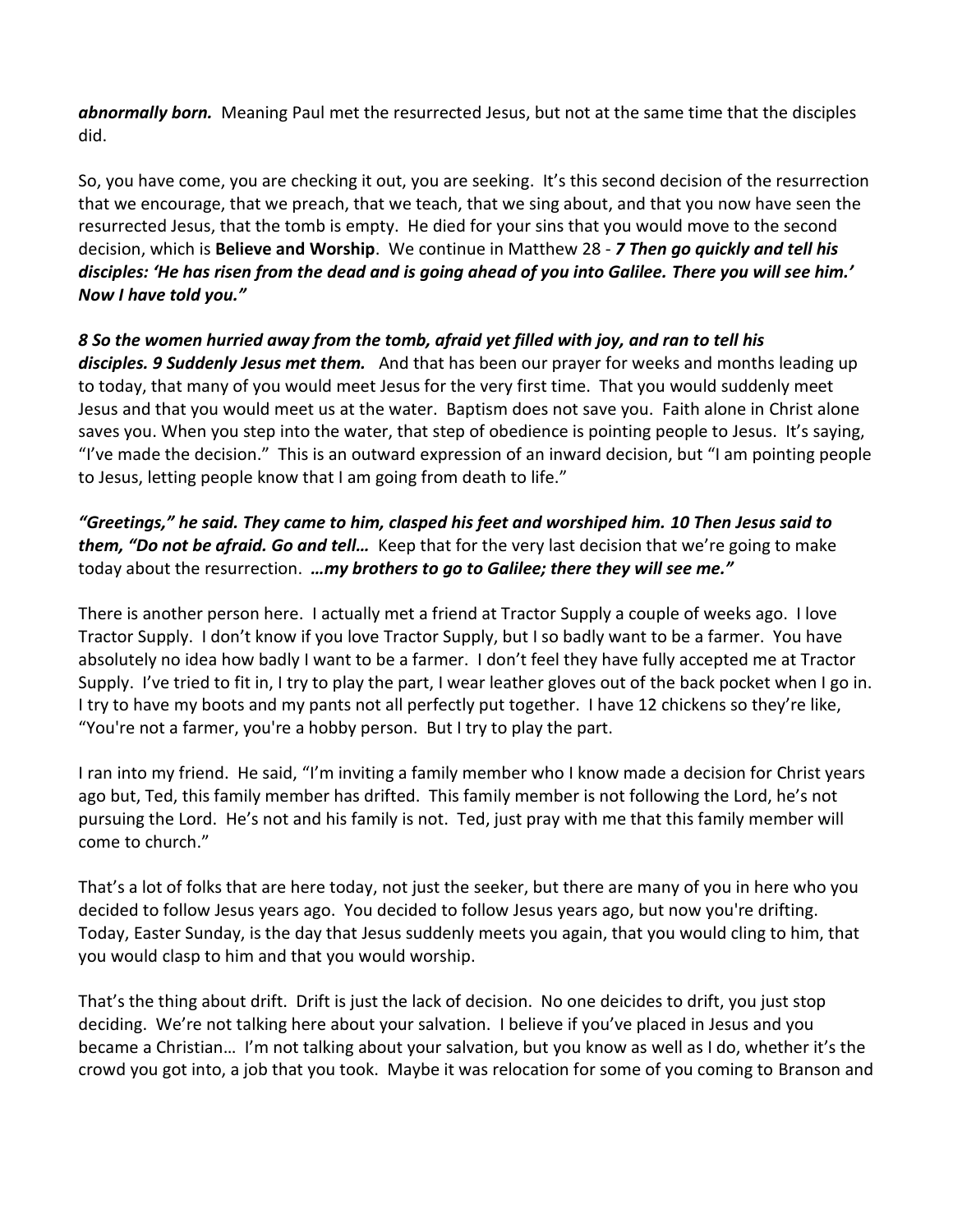you disconnected from your church in another state and you've never really plugged in. It's time to end the drift and begin deciding again, choosing.

But there's a third decision, and many will make this decision after coming today and seeing the empty tomb. The third decision we see in the scripture today is that many **deny and dismiss**. That's their response, that's their decision to the empty tomb. We pick this up in Verse 11.

*11 While the women were on their way, some of the guards went into the city and reported to the chief priests everything that had happened.* This really jumped out at me over the last couple of weeks. I've read Matthew 28 before over and over again and I tend to go to the front part and the last part, and I go past this part of the guards' interaction with the chief priests. But they reported everything that had happened.

Remember I told you to hold onto those details. What did they report? There was an earth quake. I could just imagine them sharing this with the chief priests. "There was an earthquake, an angel appeared, rolled back the stone… I don't remember much after that because I was on the ground, passed out." And the chief priests say what? "Yeah, we ain't going with that story. That's not the story we're going with. You give us some time. We're going to meet with the elders and come up with a different story and we're going to bring it back to you. But definitely don't let the truth get out. Don't do that." "Everything that had happened." Circle that in your Bible, underline that in your Bible.

Watch this: *12 When the chief priests had met with the elders and devised a plan…* Which is what some will do today if they deny or dismiss the resurrection. The truth has been spoken, it has been testified to. You will have to devise a play in order to deny the resurrection. You will have to go with a false narrative. So, they come up with a plan. I could just see the chief priests. "Okay, what's the story we're going with? His disciples came during the night and stole him away while we were asleep." "The guards are never going to go with this. We're going to have to pay them, we're going to have to give him some money to distribute the lie." *…they gave the soldiers a large sum of money, 13 telling them, "You are to say, 'His disciples came during the night and stole him away while we were asleep.' 14 If this report gets to the governor, we will satisfy him and keep you out of trouble."* What would be the trouble a guard in this situation would find himself in? It's called the sentence of death. They would be put to death. "We think this is a story that works. It's such a good story, we have to bride you to share it."

*15 So the soldiers took the money and did as they were instructed. And this story has been widely circulated among the Jews to this very day.* I was thinking about it this week. Every single Christian I know believes in the resurrection. It's an essential of our faith. To be a member of our church, we prioritize it. We say it's the essentials that you have to believe in. The non-essentials we have a lot of liberty in, but the essentials and the resurrection are part of our essential beliefs.

**Every believer I know believes in the resurrection, but many do not believe in the power of the resurrection.** I talk to believers weekly, almost daily who deny the power of the resurrection. Especially in counseling. Believers are constantly denying the power of the resurrection, so that's my question for you. You're like, "I would never deny the resurrection," but are you denying the power of it in your life.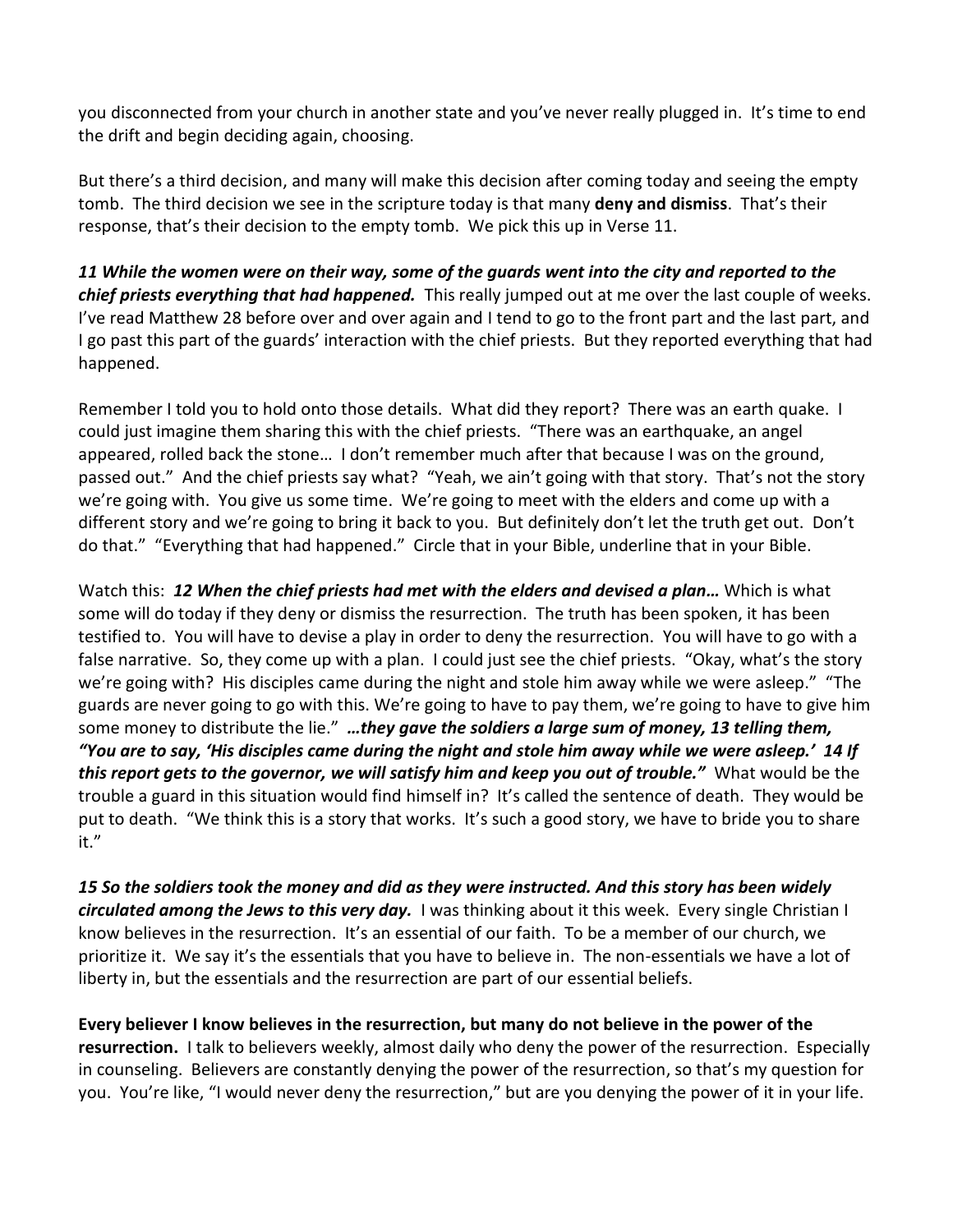Do you deny the power of the resurrection over your alcoholic father? "There is no way my dad, there's no way my mom, there's no way my brother, there's no way my sister could be saved." Listen, the same power that raised Jesus from the dead is the same power that raises your dead soul. It's the same power that saves you. It's the same that raised your marriage. I meet with spouses all the time who tell me, "Nothing will ever change him." "Nothing will ever change her." And that is you denying the power of the resurrection.

"I have an eating disorder, Ted. There is absolutely no way… I've tried everything." Don't deny the power of the resurrection. Whatever you're dealing with in mental health… I know you're visiting psychiatrists and psychologists and therapists. I'm not down on therapists at all, but don't deny the power of the resurrection. And I would encourage you to flee from any professional who does. Because the power of the resurrection brings hope. It brings hope for your life. It brings hope for your marriage. It brings hope for your family.

Paul said it this way in Ephesians*. 19 and his incomparably great power for us who believe. That power is the same as the mighty strength 20 he exerted when he raised Christ from the dead and seated him at his right hand in the heavenly realms…* The same power that raised Jesus from the dead is the same power that saves you. The same power that raised Jesus from the dead is the same power that saves your family and your dead marriage. Stop listening to the lies. Stop denying the power of the resurrection and lean into the resurrected Jesus.

Here is the bottom line: Satan is a liar. And he wants you to believe and he whispers these lies to you. In John 8, we read – "He is a liar and the father of lies." And he shares these lies… Not only do you believe them, but you repeat them to yourself over and over and over again to the point it's destroying you. We read in 1 Peter 5, *8 Be alert and of sober mind. Your enemy the devil prowls around like a roaring lion looking for someone to devour*. And you've been believing the lies. You've been telling yourself these lies for years, denying the power of the resurrection.

What are some of the lies he wants you to believe? Some of you believe the lie that you're worthless. And you've forgotten the truth that you're created in the image of God. You're an image bearer of almighty God which gives you automatic, intrinsic value. You have value. You have worth. Some would say, "I'm too far gone." You listen to the lie every single day. "You can't have this much addiction." "You can't be addicted for this long and ever be redeemed. It doesn't happen."

It's a thing I hate about cancel culture. The thing I hate about cancel culture is there no redemption offered. You did something 30 years ago and you're done. Guess what? The cross of Christ brings redemption. The resurrected Jesus brings redemption. If you've been listening to the lie that says you're done, you're too far gone, there is no hope for you, that is a lie. And there is no greater joy… If I can get my counseling friends in here, my coaching with small group leaders in here. Is there any greater joy than to sit in a small group and listen to someone talk about themselves and realize *wow this person is lying like crazy about themselves?* Is there any greater joy than to correct the lie that someone has believed their entire life? That is joy.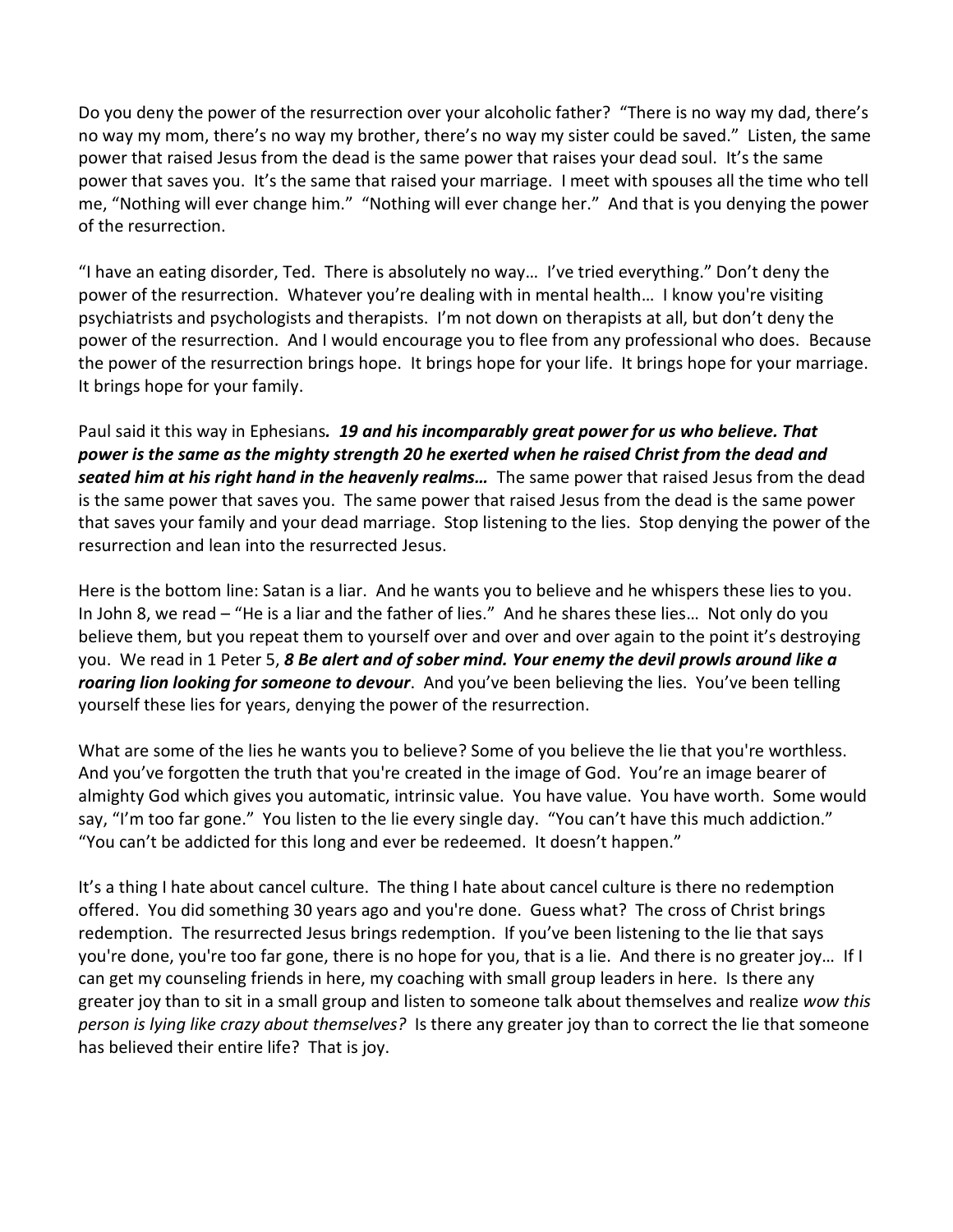Some of you have fallen for the lie, "You're unlovable." Because you had a parent, a mom or dad, or maybe a family member tell you that over and over and over again. And their love was based on what you did or did not do, so you believe you can't be loved. The Bible says for "God so loved the world that he gave his only son." You are one to be loved.

Some of you have gone even deeper into the lies: Your family and friends would be better off without you. You say this to yourself almost every day. "The people in my life would be better if I were just not here, if I was gone."

Over the last 12 months, we know many have dealt with suicidal thoughts. Some of you have fallen for a lie. Please hear me. It is a lie! It's not worth living. People would be better without me around." That is a lie. Believing these lies and living out these lies, you're denying the power of the resurrection in your life. And if I can quote an old hymn for those of you who are struggling with. "Does my life matter? Is it even worth me being around?" I love this hymn. "And life is worth the living just because He lives." Stop believing the lies. You don't deny the resurrection, but you deny the power of the resurrection in your life, that today would be the day you cry out to Jesus. Some of you believing those lies for a long time, I just pray today is the day of your salvation. Or, if you are a believer, but you've been drifting, today would be the day you come back to your father.

And then the church… There's one more decision we make. We come and see, believe and worship, we even believe in the power of the resurrection. The scripture ends with the Great Commission – **Go and Tell.** The news we're sharing today is not just for today; it's supposed to be every day. We are called to share the good news. Often in church, and in this church, you have heard Matthew 28: 16-20 which says, repeat, repeat, repeat.

Here's what it says. *16 Then the eleven disciples went to Galilee, to the mountain where Jesus had told them to go. 17 When they saw him, they worshiped him; but some doubted. 18 Then Jesus came to them and said…* I love this. Friday night, I went to Sight and Sound's show, *Jesus*. It's incredible. I got emotional several times. We're taught when you read scripture, you're supposed to put yourself into the story and that's what I love about that show. It puts me in the story. And it's the moments that they pick up on that I love.

My favorite scene in the show is when Jesus heals the leper. The leper shows up and he's in rags and he's a mess. The disciples freak out and they tell Jesus, "Whoa, Whoa, keep away. Don't go near him. You can't touch him." Jesus runs to him and embraces him. The disciples are freaking out. It's a subtle part of the show, but it's the parts I live for in shows like this. Jesus comes back full of joy. Obviously, the leper has been healed and Jesus touches each of the disciples. It's a great scene. Because Jesus comes near them and they're like, *Hey, you just touched a leper, stay away from me, man*. And then he goes up to John and that was the best one. He was the last disciples he goes up to. Jesus plants both hands on his face. John is just freaking out. How many times…. And you pick it up in the scripture all the time. I love how they handle it in the show. Jesus is repeating, repeating, repeating. "How many times am I going to have to tell my disciples this?"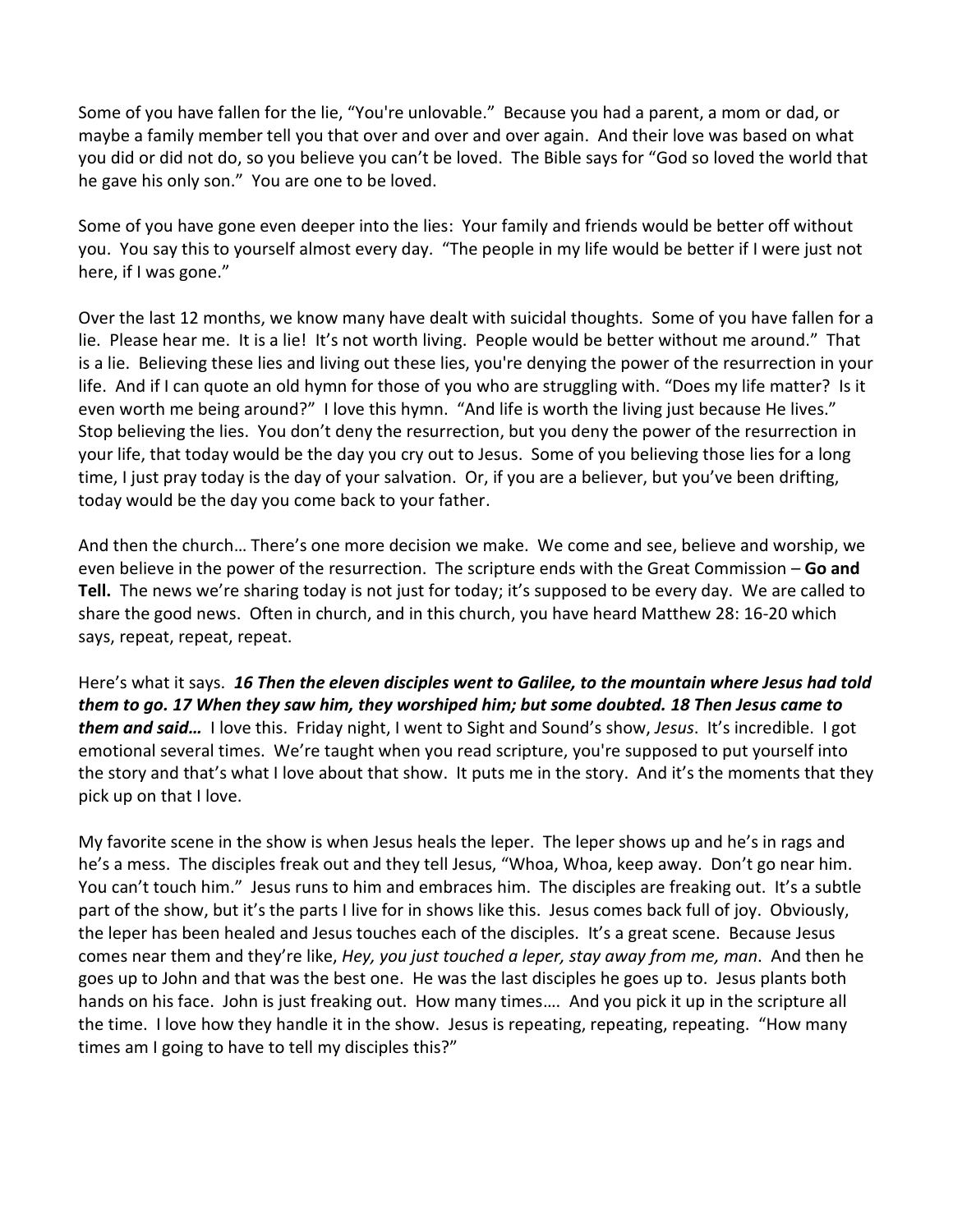The message we're talking about today needs to be on repeat. When the staff will ask every year, "Hey, what are you going to cover this Easter?" I'm always like, "We're going to go with the resurrection one more time. We're going to do it again." We're going to say it again, because we believe in the resurrection and we believe in the power of the resurrection, the power of the resurrection that's available for every single person on campus today and every single person watching at home.

Jesus says, *"All authority in heaven and on earth has been given to me."* You now have a job to do. You have a decision to make with the decision you've made to follow Jesus. *19 Therefore go and make disciples of all nations*… And if today is the day you place faith in Jesus or you have place faith in Jesus in the last year or two or maybe years ago, but you've never been baptized, that today you would step into the water here in about five to ten minutes. We're *…baptizing them in the name of the Father and of the Son and of the Holy Spirit, 20 and teaching them to obey everything I have commanded you. And surely, I am with you always, to the very end of the age."*

There was a moment… I've denied the power of the resurrection multiple times in the last year. I even put it online and I deleted it as soon as I put it out there going, *I can't believe I just said that*. It's sad for me because I've already seen it happen through the pandemic and through the political season. Not every friendship has survived. Then it hits me. **I believe in the power of our resurrection even over our friendships and reconciliation.** We came through the pandemic and then we went into this political season and I've heard it I don't know how many times from believer is Christ Jesus and believers at our church, family members, people I love dearly saying, "Ted, are you super concerned about losing our freedoms to share the good news of Jesus?"

I've just got to tell you something. I'm not concerned at all. It doesn't mean we don't have people in office that we support and vote for and encourage. I'm not talking about that. But I'm not concerned. Here's why. If we spent more time sharing the good news, we wouldn't be so consumed with loosing our freedom to do so. I've asked people who are super concerned about losing this freedom, "When's the last time you actually shared the good news?" You're wanting to protect the freedom that you never use. Share the good news of Jesus.

People are like, "Ted, you could end up in prison." Well, I don't want to go to prison. Somebody said, "With all the stuff you say, you could go to jail." I'm like, "Well, I remember what a pastor in California said, "Prisoners need Jesus too." If that's where I end up preaching my final days, guess what? I just want you to know that a lot of your Bible comes from prison. It comes from jail. We have to remember the context in which we read. I'm not consumed. Why? Because nothing will ever stop the church from sharing the good news… nothing. No government, no authority, no big tech, nothing will ever keep the good news from going out. By the way, the disciples do this to their deaths. That's how far they went. The only thing that was going to shut them up was their death. Will you take up your cross and follow him? Have you decided to follow Jesus? Do you believe and do you worship? Will you go and tell?

I'm excited about 2021. I believe… I don't say stuff like this all the time, because you hear pastors say things like, "Next Sunday is going to be our best Sunday every." It probably won't be. But it's like you can't keep on-upping yourself. You rarely ever hear me say, "Get to church! It's going to be the best weekend we've ever had!" I don't say that, and I don't ever say, "This year is going to be the best year!"